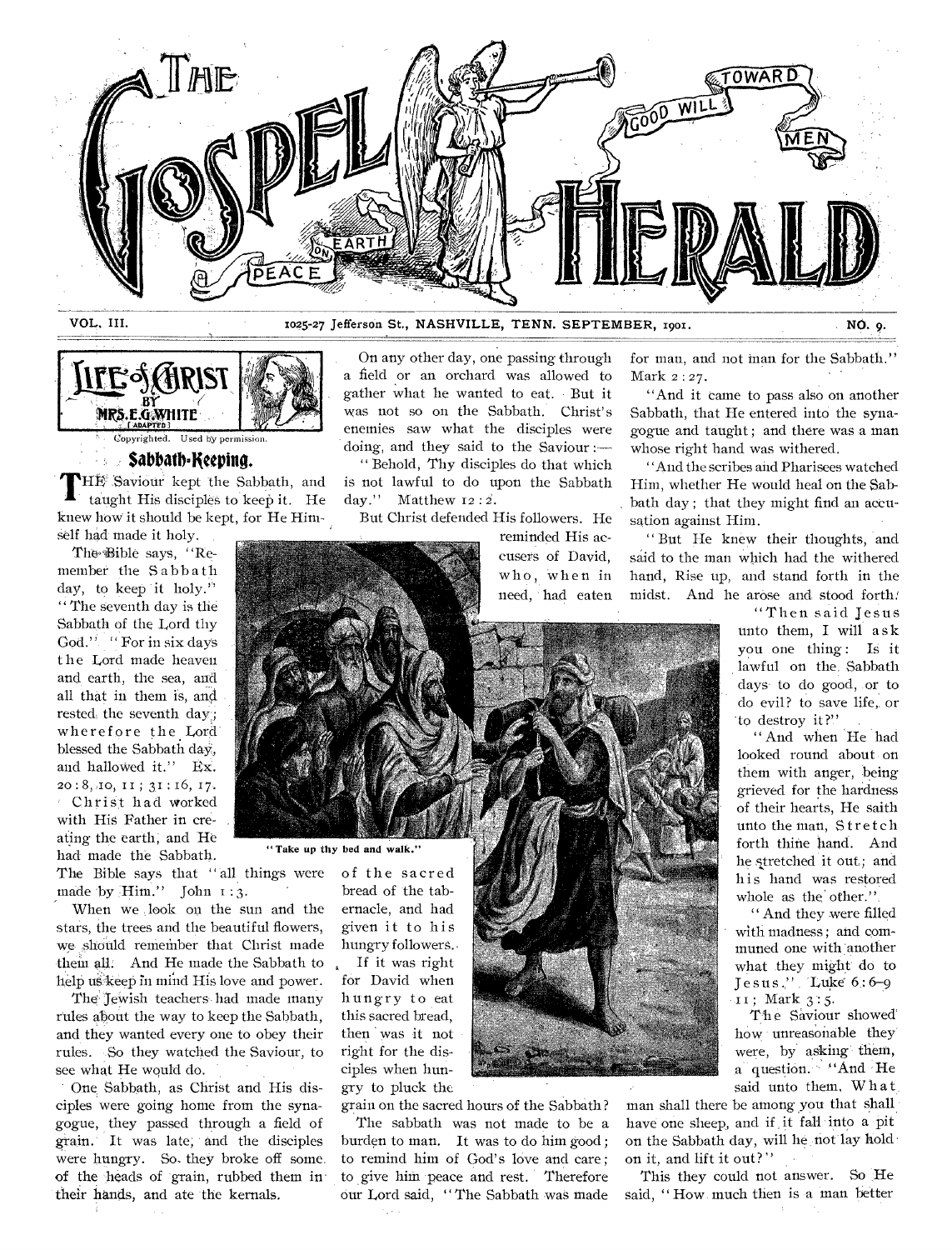than a sheep? Wherefore it is lawful to do well on the Sabbath days." Matthew 12 :II, 12.

" It is lawful ; that is, it is according to law. Christ never reproved the Jews for keeping the law of God, or for honoring the Sabbath. On the contrary, He ever upheld the law in all its completeness.

Isaiah prophesied of Christ, " He will magnify the law, and make it honorable." Isaiah  $42:21$ . To magnify is to make

larger, to raise to a higher position. Christ magnified the law by showing in every part its wonderful meaning. He showed that it is to be obeyed, not only in the actions, which are seen by men, but in the thoughts, which are known only to God.

To those who claimed that He came to set aside the law. He said, " Think not that I am come to destroy the law, or the prophets;  $I$ am not come to destroy, but to fulfill." Matt. 5 : 17.

To fulfill means to keep, or perform. James 2:8. So when He came to be baptized b y John the Baptist, He said, "Thus it becometh us to fulfill all righteousness." Matt.  $3:15.$  To fulfill the law is to obey it perfectly.

God's law can never be changed ; for Christ said, "Till heaven and earth pass, one jot or one tittle shall in no wise pass from the law, till all be fulfilled. Matt. 5:18.

When• He asked the question, " Is it lawful on the Sabbath days to do good, or to do evil?

to save life, or to destroy it?" Christ showed that He could read the hearts of the wicked Pharisees who accused Him.

While He was trying to save life by healing the sick, they were trying to destroy life by putting Him to death. Was it better to slay upon the Sabbath, as they were planning to do, than to cure the suffering ones, as He had done?

Was it better to have murder in the heart on God's holy day than to have love toward all men, -- love which is shown in kindness and deeds of mercy?

Many times the, Jews charged Christ with breaking the Sabbath. Often they tried to kill Him because He did not keep it according to their traditions. But this made no difference with' Him. He kept the Sabbath as God wanted it to be kept.

place, hoping to be cured ; but most of them were disappointed. At the moving of the waters there was such a crowd, that many could not even get to the edge of the pool.

> One Sabbath day. Jesus came to Bethesda. His heart was filled with pity as He saw the poor sufferers there.

> One man seemed more wretched than the others. For thirty-eight years he had been a helpless cripple. No doctor could

> > cure him. Many times he had been brought to Bethesda; but when the waters were troubled, another would step in before him.

On this .Sabbath he had tried once more to reach the pool, but in vain. Jesus saw him as he crept back to the mat which was his bed. His 'strength was a 1 most gone. Unless help should come soon, he must die.

As he lay thus, now and then lifting his eyes to look at the pool, a loving face bent over him, and he heard a voice say, " Wilt thou be made whole?"

The man answered sorrowfully, "Sir, I have no man, when the water is troubled, to put me into the pool ; but while I am coming, another steppeth down before me.'

He did not know that the One beside him 'could heal, not one only, but all who should conic to Him. Christ said to the man :-

" Rise, take up thy bed, and walk."

At once he tried to obey the command, and strength came to him. He sprang to his feet,

**In the grain fields.** 

In Jerusalem there was a large pool of water called Bethesda. At certain times this pool was troubled; the people believed that an angel of the Lord went down into it, and stirred the waters, and that the, first one who stepped in after the waters were stirred would .be cured of whatever disease he had.

Great numbers of people came to the

and found that he could stand and could walk. What a delight it was !

He took up his bed and hurried away, praising God at every step. Soon he met some of the Pharisees, and told them of his wonderful cure. They did not seem glad, but reproved him for carrying his bed on the Sabbath day. The man told them, " He that made me whole, the

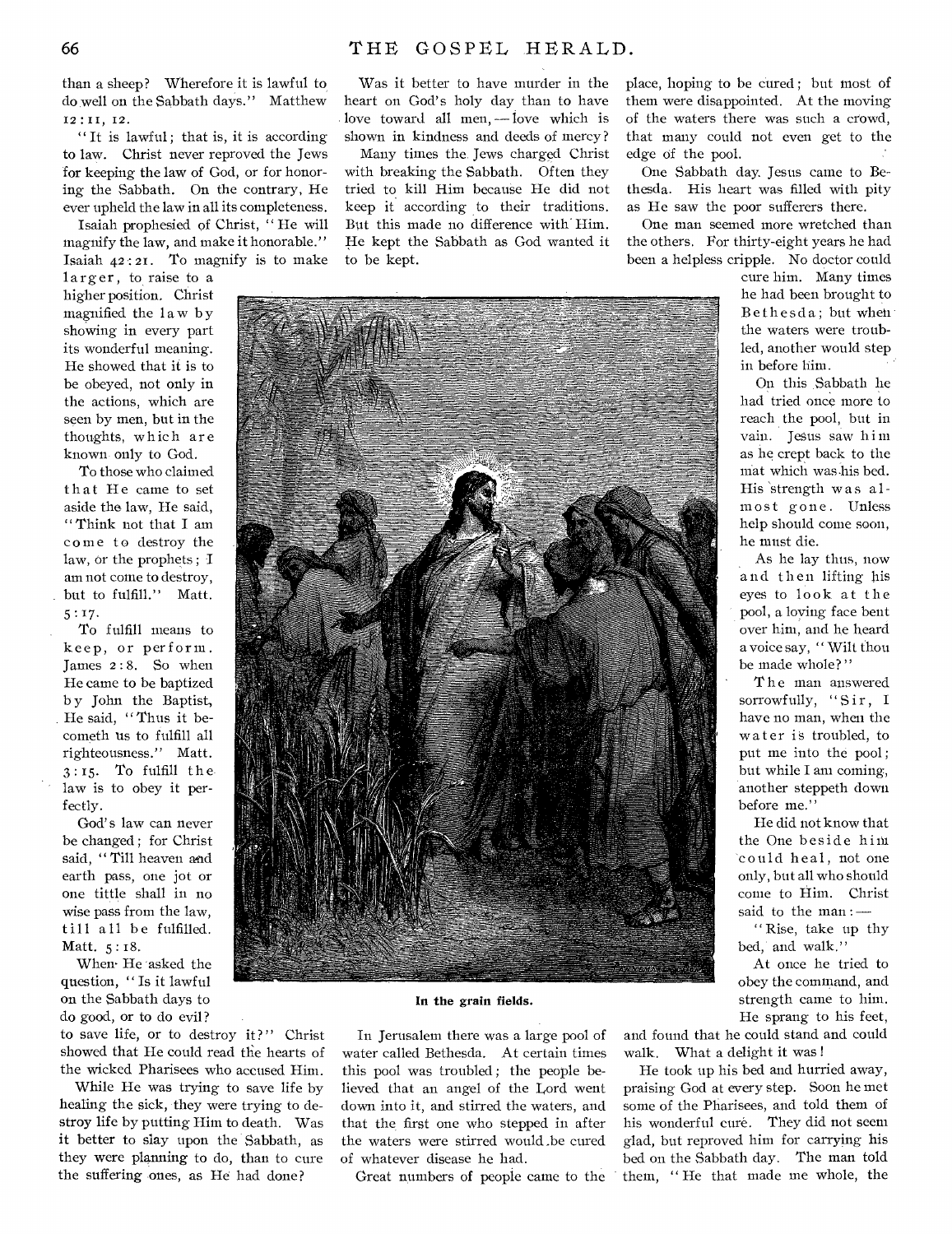same said unto me, Take up thy bed, and walk."  $John 5: I-I1.$ 

Then they were no longer displeased with him, but they blamed the one who had told him to carry his bed on the Sabbath day.

At Jerusalem where the Saviour now was, many of the learned rabbis lived. Here their false ideas about the Sabbath were taught to the people. Great numbers came to worship at the temple, and thus the rabbis' teaching was spread far

> and wide. Christ wished to correct these errors. This was why He healed the man on the



Sabbath day, and told him to carry his bed. He knew that this act would attract the attention of the rabbis, and thus would give Him an opportunity to instruct them. So it proved. The Pharisees brought Christ before the Sanhedrim, the chief council of the Jews, to answer the charge of Sabbath-breaking.

The Saviour declared that His action was in harmony with the Sabbath law. It was in harmony with the will and the work of God. "My Father worketh hitherto," He said, "and I work." John 5:17.

God works continually in sustaining every living thing. Was His work to cease upon the Sabbath day? Should God forbid the sun to fulfill its office on the Sabbath? Should He cut off its rays from warming the earth and nourishing vegetation?

Should the brooks stay from watering the fields, and the waves of the sea still their ebbing and flowing? Must the wheat and maize stop growing, and the trees and flowers put forth no bud or blossom on the Sabbath?

Then man would miss the fruits of the earth, and the blessings that sustain his

life." Nature must continue her work, or man would die. And man also has a work to do on this day. The Works of necessities of life must be Necessity attended to, the sick must be cared for, the wants of the needy must be supplied. God does not desire His creatures to suffer an hours' pain that may be relieved on the Sabbath or any other day.

Heaven's work never ceases, and we should never rest from doing good. Our

own work the law forbids us to do on the rest-day of the Lord. The toil for a livelihood must cease; no labor for worldly pleasure or profit is lawful upon that day. But the Sabbath is not to be spent in useless inactivity. As God ceased from His labor of creating, and rested upon the Sabbath, so we are to rest. He bids us lay aside our daily occupations, and devote those sacred hours to healthful rest, to worship, and to holy deeds.

![](_page_2_Picture_14.jpeg)

T is perfectly clear from the Scripture that fruit-bearing in Jesus Christ is what God wants. Not only does He want fruit-bearing, but He will have it. For every branch that will not bear fruit He takes away, and every branch that beareth will be purged that it may, bring forth more fruit. Then purging does not indicate absence of fruit but the presence thereof. God does not purge because you are not bringing forth fruit, but because you are, and He wants you to bring forth more.

Life must precede activity. Being must precede conduct. You must be before you can do. That brings us right down to the very bedrock of Christianity. That is the true foundation of righteousness by faith.

Nine-tenths of us are trying to do good in order to become good: trying to do right in order to be right: trying to keep the commandments of God in order to be saved. We don't do right in order to become right but we do right because we are right. We don't keep the commandments in order to be saved, but because we have been saved. We don't bear fruit in order to manifest, to prove. that we love, but we bear fruit because we do love. Give your heart to Jesus Christ and let Him dwell in you, and let Him produce His own life in you, then vou will do like Christ.

Whatever your profession may be, you are the representative of the principle which controls you. However high may be your profession, however earnest and noble may be your desire, you are the living representative of the principle that abides within, and your character is but the outward embodiment of that inward and invisible principle. Now it is absolutely impossible for you or me to do

the work of Christ, which is the work of truth, of righteousness, until the principle of the life of Jesus is within. And when that principle is within, we will act in obedience to its dictates, not simply in order to quell the murmurings of an awakened conscience, but in accordance with that principle because it is right.

Talk about Christian work being burdensome to a Christian. It is as though one should say bearing peaches is burdensome to the tree. What else could the peach tree do? The life of Jesus is going to bring forth the character of Jesus. Vour business is to represent Jesus Christ. Your business is simply to act in accord with the principles of Christ's life which dwells within. How can the world know Jesus if they don't see Jesus in His people? But as sure as Jesus lives in heaven, He has put you here as His representative in your sphere of action. And He dwelling in you will manifest His life through you, and people will see Him in you and learn to love Him, and that is the only way the world can learn to love Jesus.

Moreover, Jesus is dependent upon you to represent Him in your sphere of action. Not another can do it, and if you don't represent Christ in your sphere of action, Christ must go without a representative there. He must. And in order to represent Jesus in your sphere of action, you must be the living embodiment of the principle of Christ, or you don't represent Him. Ours is a solemn business then. It is not the profession that we make. It is not the confession that we make. It is the being.

"HEREIN is My Father glorified, that ye bear much fruit; so shall ye be My disciples." John 15:8.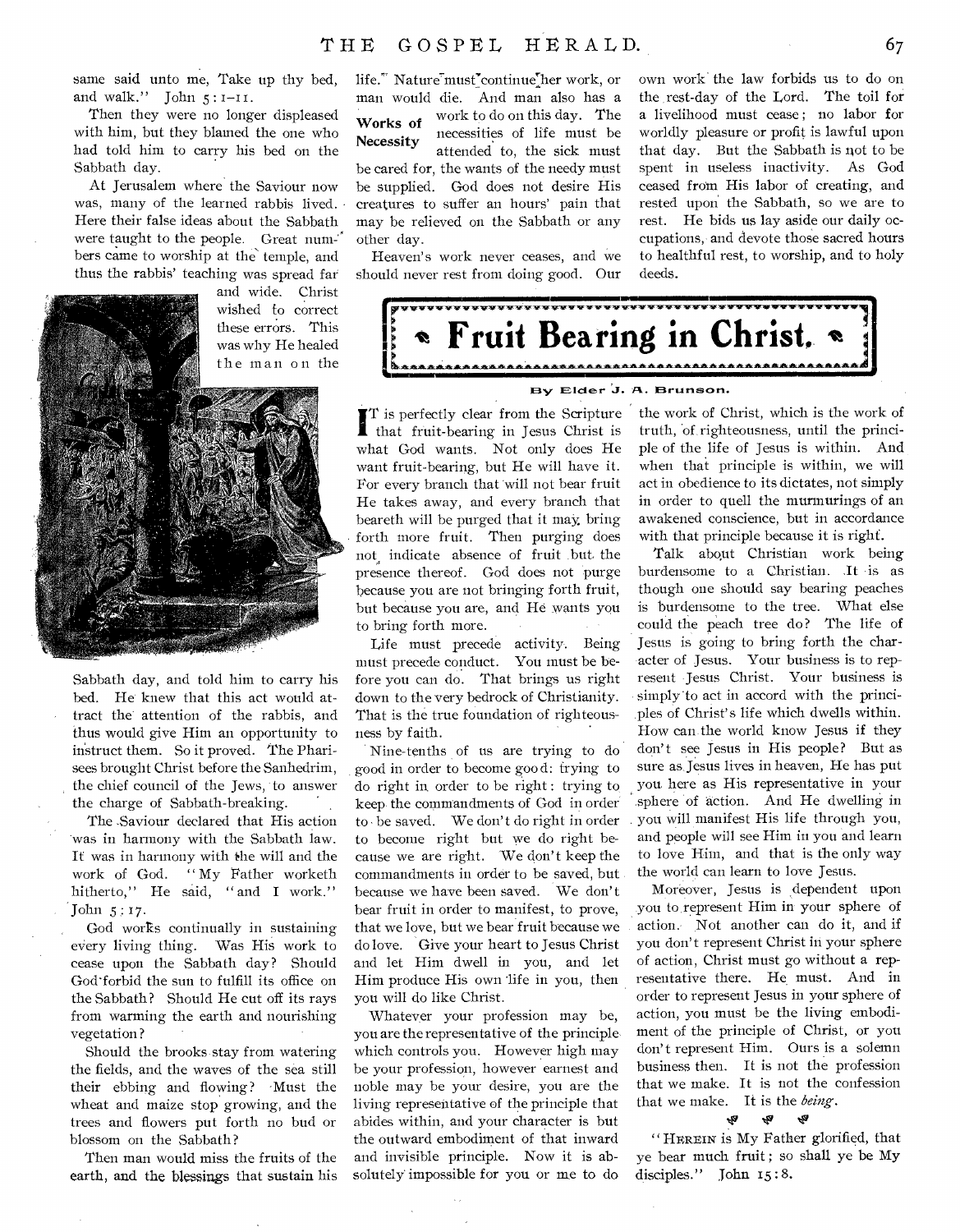![](_page_3_Picture_1.jpeg)

**\* Present Truth** \*\*\*\*\*\*\*\*\*\*\*\*\*\*\*\*\*\*\*

PRESENT truth is truth that has a special application at some given time. It will always be true that there was a

flood by which the world was once destroyed, but the message that such a flood was coming was present truth only to the generation to whom Noah preached.

The message of John the baptist was present truth to those who lived in the time of his ministry.

Jonah's message was present truth to the men of Nineveh.

And last and in some respects most important of all the proclamations of the second coming of our Lord and Saviour Jesus Christ will be present truth to those who live just before that great event.

# Your Eves May Bebold Fim.

وی

 $\begin{bmatrix} \text{AVE} \\ \text{ho} + \text{hot} \\ \text{m} \end{bmatrix}$ be that you will live to see the Lord come the second time?

There will be many people on the earth when He comes, and of them it is written: "And every eye shall see Him." Why not your eyes?

When the Lord comes there will be two classes of people on the earth, and only two; namely, the righteous and the wicked. The righteous will say, "Lo, this is our God; we have waited for Him, and He will save us: this is the Lord: we have waited for Him: we will be glad and rejoice in His salvation.'

But, on the other hand, some will deny that He is coming. These will say, "Where is the promise of His coming? for since the fathers fell asleep all things continue as they were from the beginning of the creation." 2 Peter  $3:4$ .

As some sound an alarm and exhort men to prepare for the coming of that great day, some will say, "Peace and safety," as foretold by the apostle Paul in I Thes.  $5:1-5$ . But observe that sudden destruction comes upon those who raise this cry. Certainly we cannot afford to be numbered with that class.

God's people will not be thus overtaken. "But ye, brethren, are not in darkness," say the apostle, "that that day should overtake you as a thief."

# God's People and the Kingdom

O the apostles and early Christians the kingdom of heaven was a reality. The King was known to the apostles personally; and from His own lips they had received the promise, "Verily, I say unto you, That ye which have followed Me, in the regeneration when the Son of man shall sit in the throne of His glory, ye also shall sit upon twelve thrones, judging the twelve tribes of Israel.'

Every Christian was taught to live in view of that kingdom, and to regard himself as a citizen of that kingdom. He was exhorted to live, "giving thanks unto the Father, which hath made us meet to be partakers of the inheritance of the saints in light; who hath delivered us from the power of darkness, and hath translated us into the kingdom of His dear Son." Col. 1:12, 13.

Being in possession of the Spirit of God, "the earnest of our inheritance until the redemption of the purchased possesion," they regarded themselves as already possessing the kingdom, just as the lord-proprietor of a colony comes into possession of his territory when the charter is delivered to him. "Wherefore," the apostle says, "we receiving a kingdom which cannot be moved, let us have

grace, whereby we may serve God acceptably with reverence and godly fear."

And yet no Christian ever thought of attempting to take possession by force of the territory of this kingdom. They were willing to abide their Lord's time. Their sole mission was to win new subjects to the King. It was His to give them the kingdom, even as He had given them the earnest of the kingdom. It was not until about the time of Constantine that there arose in the church that which Neander describes as " a false theocratical theory, originating not in the essence of the gospel, but in the confusion of the religious constitutions of the Old and New Testaments."

The very essence of this false theocratical theory, was then, as it still is, the idea that it is the duty of Christ's church to take "the world for God," using for this purpose not spiritual means merely, but seizing upon, and using to this end, political power as well. The sequel to the adoption of this theory by the church in the fourth century may be read in the history of the Papacy, the Holy Roman Empire, and the Dark Ages. Nothing could have been more foreign to the Spirit of the gospel then; nothing is more foreign to the spirit of the gospel now.

#### **THE SEED OF** THE WOMAN

THE beauty of the estate given to our<br>first parents was fair beyond the power of man to conceive.

In all the earth there was no spot marred by sin. Life and peace reigned everywhere. There was no falling leaf, no fading flower—death was not known even in the lower forms of the animal world, and sickness had not cursed the earth with sorrow and suffering.

But beautiful as was all the earth, the Lord made one spot still more lovely than all the rest, for it is writ-The Garden ten that "the Lord God planted a garden eastward in Eden; and there He put the man whom He had formed. And out of the ground made the Lord God to grow every tree that is pleasant to the sight, and good for food; the tree of life also in the midst of the garden, and the tree of knowledge of good and evil. And a river went out of Eden to water the garden." Genesis  $2:8-10.$ 

"And the Lord God took the man, and put him into the garden of Eden to dress it and to keep it. And the Lord God commanded the man, saying, Of every tree of the garden thou mayest freely eat : But of the tree of the knowledge of good and evil, thou shalt not eat of it: for in the day that thou eatest thereof thou shalt surely die." Gen. 2:15-17.

Then the tempter came. The story is thus told in the direct, simple language of the Scripture: "Now the serpent was more subtil than any beast of the field which the Lord God had made. And he said unto the woman, Yea, hath God said, Ye shall not eat of every tree of the garden? And the woman said unto the serpent, We may eat of the fruit of the trees of the garden: but of the fruit of the tree which is in the midst of the garden, God hath said, Ye shall not eat of it, neither shall ye touch it, lest ye die. And the serpent said unto the woman, Ye shall not surely die: for God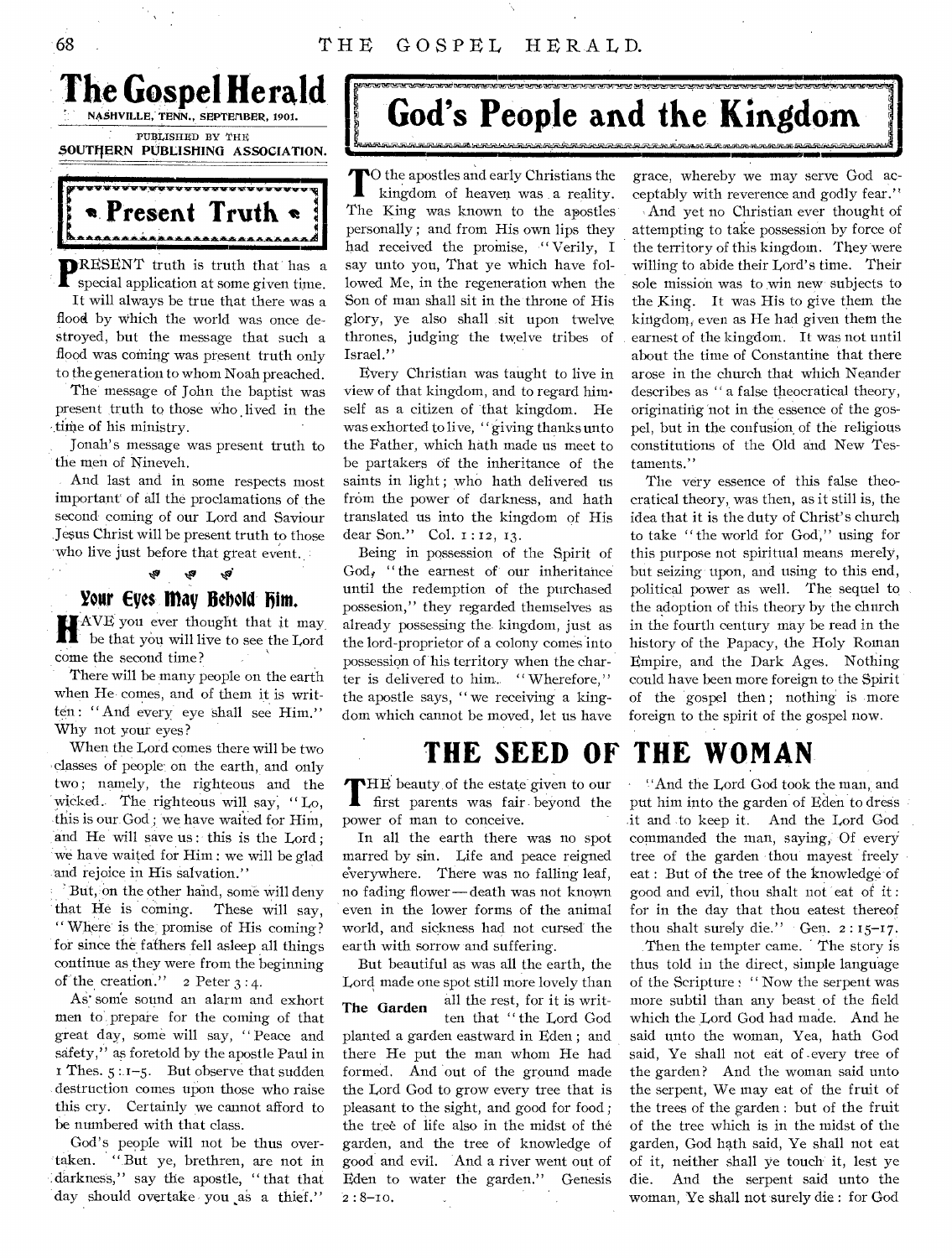doth know that in the day ye eat thereof, then your eyes shall be opened and ye shall be as gods, knowing good and evil. And when the woman saw that the tree was good for food, and that it was pleasant to the eyes, and a tree to be desired to make one wise, she took of the fruit thereof, and did eat, and gave also unto her husband with her; and he did eat. And the eyes of them both were opened, and they knew that they were naked ; and they sewed fig leaves together, and made themselves aprons." Gen. 3: 1-7.

Before eating of the forbidden fruit man knew only good. It was not God's Good will that the creatures of His and Evil hand should ever know anything but good. But they sinned and by sin came to know good and evil.

It is not necessary to dwell upon the sad story of how our first parents were driven from the beautiful garden that the Lord had planted for them. Nor how sentence of death was passed upon them. Let us dwell rather upon the promise of a Saviour.

"And the Lord God said unto the serpent, Because thou hast done this, thou art cursed above all cattle, and above every beast of the field ; upon thy belly shalt thou go, and dust shalt thou eat all the days of thy life : And I will put enmity between thee and the woman, and between thy seed and her seed ; it shall bruise thy head, and thou shalt bruise his heel." Gen. 3 : 14, 15.

In this curse pronounced upon the serpent was bound up the promise of a Sav-The Promise of iour. Satan's triumph  $\overline{a}$  Saviour was to be only tempo-

rary. God would not permit the destruction of the infant race. One born of a woman should one day bruise the serpent's head. And " when the fulness of the time was come, God sent forth His Son, made of a woman, made under the law, to redeem them that were under the law, that we might receive the adoption of, sons." Gal. 4 : 4, 5.

How fully the fallen pair were instructed in regard to the promised Deliverer, we are not told in the Scriptures ; but we cannot doubt that they offered sacrifices typical of the promised Saviour.

By and by two sons were born to Adam Cain and Eve. The elder was and Abel Cain, the younger, Abel. And Abel was a keeper of sheep, but Cain was a tiller of the ground. " And in process of time it came to pass, that Cain brought of the fruit of the ground an offering unto the

Lord. And Abel, he also brought of the firstlings of his flock and of the fat thereof. And the Lord had respect unto Abel and to his offering : but unto Cain and to his offering He had not respect. And Cain was very wroth, and his countenance fell. And the Lord said unto Cain, Why art thou wroth ? and why is thy countenance fallen ? If thou doest well, shalt thou not be accepted? and if thou doest not well, sin lieth at the door. And unto thee shall be his desire, and thou shalt rule over him. And Cain talked with Abel his brother : and it came to pass, when they were in the field, that Cain rose up against Abel his brother, and slew him." Gen.  $4:3-8$ .

These young men must have known what constituted a proper offering, else Cain would not have been condemned for bringing the fruits of the ground while Abel was commended for bringing a firstling of the flock.

" By faith," says the apostle, "Abel offered unto God a more excellent sacrifice than Cain, by which he obtained witness that he was righteous." Heb. 11 : 4.

Now faith is not feeling, nor is it one's own ideas of the fitness of things. It is believing and obeying the word of God. Abel believed the promise God had made of a Saviour and obeyed the instruction he had received concerning the kind of offering he should bring to show his faith. Faith Defined

The Bible record is brief and we find no renewal of the promise of a Saviour until Abraham's time. It is recorded that after Abraham, in obedience to the .divine command, had left his own country, the Lord appeared unto him and said, " Unto thy seed will I give this land." Gen. 12:7.

Referring to this promise, the apostle says : " Now to Abraham and his seed  $\cdot$  Thy Seed" were the promises made. He saith not, And to seeds, as of many; but as of one, And to thy seed, which is Christ." Gal. 3 : 16.

Nor was the promise of Gen. 12:7 of the land of Canaan merely ; says the apostle : " For the promise that he should be the heir of the world, was not to Abraham, or to his seed, through the law, but through the righteousness of faith." Rom. 4:13.

In the beginning the earth was given to Adam ; it is to be restored in Christ. "And thou, 0 tower of the flock, the strong hold of the daughter of Zion, unto thee shall it come, even the first dominion ; the kingdom shall come to the

daughter of Jerusalem." Micah 4:8. And thank God, the best part of it all

is that "whosoever will" may share Best of All with the Son of God in this

restored dominion. " For as many as are led by the Spirit of God, they are the sons of God. For ye have not received the spirit of bondage again to fear ; but ye have received the Spirit of adoption, whereby we cry, Abba, Father. The Spirit itself beareth witness with our spirit, that we are the children of God: And if children, then heirs ; heirs of God, and joint-heirs with Christ ; if so be that we suffer with Him, that we may also be glorified together." Rom. 8 : 14-17.

' The subject is too large for our article. Other prophecies and how they have been, and are to be, fulfilled must be considered in future numbers.

# *history*. Repeating Ttself.

 $\mathbf{q}_i$ 

**H** ISTORY repeats itself because human<br> **H** aature is the same in all ages. nature is the same in all ages.

One of the signs which our Saviour gave by which it may be known when His second coming is near, is that the history of the days of Noah will be repeated. He said :—

"As the days of Noah were, so shall also the coming of the Son of man be." Matt. 24 : 37.

One characteristic of the days of Noah was that " the earth was filled with violence." Gen. 6:11.

Describing the closing years of earth's history, the Apostle Paul says :—

" This know also, that in the last days perilous times shall come. For men shall be lovers of their own selves, covetous, boasters, proud, blasphemers, disobedient to parents, unthankful, unholy, without natural affection, trucebreakers, false accusers, incontinent, fierce, despisers of those that are good, traitors, heady, highminded, lovers of pleasures more than lovers of God." 2 Tim. 3 : 1-4.

No reader of the daily papers can close his eyes to the fact that crimes of violence are rapidly becoming characteristic of the age in which we live.

The taking of human life is a matter of daily, yes, of 'hourly occurence for statistics show that there is in this country alone an average of more than one murder per hour during the entire year.

Ordinary murders become so common that they have ceased to attract more than momentary attention. We read of them to-day ; to-morrow they are forgotten.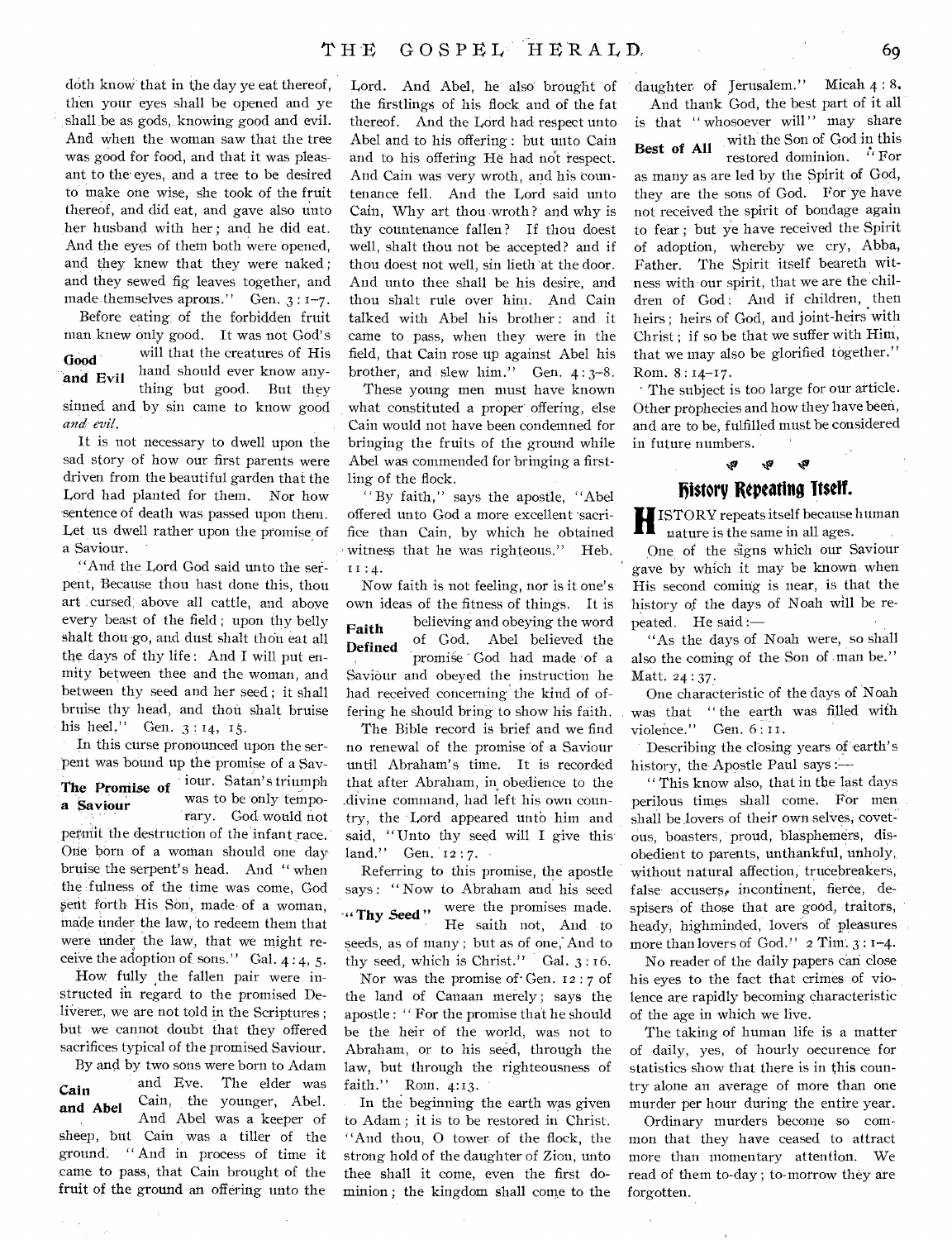But one crime, namely, the crime of lynching, has become so common as to alarm thoughtful men everywhere. Under the heading, " A Black Record," the *American* of this city, in its issue of August 28, prints the following from the Columbia, S. C., *State :—* 

"Beginning with the first day of the month, there was the lynching of a negro woman, her son and daughter, at Carrollton, Miss., on the charge of having murdered a white man and his wife. The three negroes, one of whom had confessed, were hanged and their bodies riddled with bullets. A day or so later another negro implicated in the crime was disposed of in the same way.

"Aug. 2,. Charley Davis, under the arrest for assault, was taken from the court-house at Smithville, Tenn., by a mob and lynched.

"Aug. 2, at Leeds, Ala., Charley Bentley, colored, was ' hanged

and his body riddled with bullets' after the approved fashion. He had killed a white man.

 $"Aug. 7, at Enterprise, Ala.,$ John Wesley Pennington, a negro was burned at the stake for the usual crime..

"Aug. II, Joe Washington, colored, was burned for the same offense eighteen miles south of Savannah, Ga. This mob, said to be composed of both whites and blacks, was particularly brutal.

"Aug. 18, at Pierce City, Mo., Will Godley and Jean Carter,

negroes, were taken from the jail and shot to death for the murder of a white girl. The white citizens of Pierce City later armed themselves and drove all the negroes out of town.

"Aug. 19, at Whitesboro, Tex., Abe Wilder was burned alive for the murder of a<white woman.

"Aug. 20, near McFarland, N. C., Luke Hough, a negro, was hanged and riddled. He had commited an assault. Of -these eight lynchings three of them were by cremation, the victims being subjected to the most cruel and inhuman punishment. In all twelve people were put to death by mobs on these eight occasions."

" To this list," says the *American, "* must be added the burning of a negro by a mob in Franklin County last Sunday."

The *American* continues :—

" The two negroes lynched at Pierce City, Mo., were innocent of the crime charged. A white man was lynched in Tennessee for a crime which it is said that he did not commit. His murderers refused to permit him to bid his mother farewell ; refused his dying request for a drink of water from the stream running close by. Some of his murderers have fled the country: others are in jail. Some of them give an excuse for their participation in the murder that they were excited and hardly realized what they were doing. Perhaps so. But what a pitiful, contemptible creature a man must be who is so emotional or easily excited as to allow himself to become a howling member of a merciless, lawless, brutal, murdering mob."

The same day  $(August 28)$ , the same paper had also this editorial note :—

" The *American* this morning publishes an article from Bishop Gailor on the subject of lynching and the barbar-

a a a a a a

#### PAUL'S LESSON ON LOVE.

**T**HOUGH I speak with the tongues of men and of angels, and have not<br>though I have the come as sounding brass, or a tinkling cynubal. And<br>though I have the gift of prophecy, and understand all mysteries, and all<br>knowledge

all things, endureth all things<br>
Charity never faileth : but whether there be prophecies, they shall fail;<br>
Charity never faileth : but whether there be the whether there be knowledge,<br>
it shall vanish away. For we know i

done away.<br>When I was a child, I spake as a child, 1 understood as a child, I<br>thought as a child : but when I became a man, I put away childish things.<br>For now we see through a glass, darkly; but then face to face: now I k

ous practice of mobs. It is a strong protest and appeal, which must find a responsive 'echo in the minds of all thoughtful citizens. If this barbarous mob spirit is not checked it will bring a chain of evils and penalties unspeakably regretable. We shall suffer for it morally, socially, financially—and Christianity itself will be mocked."

Other papers and other men both North and South are discussing the same question in much the same way. The truth is that thoughtful men are -becoming alarmed. " Men's hearts" are "failing them for fear, and for looking after those things which are coming on the earth." Luke 21:26.

The times are perilous. Men are coming to be swayed by passion and less by sound reason every day. It was so in the days of Noah and " as it was in the days of Noah, so shall also the coming of the Son of man be." Should not every Christian sound an alarm?

# **the Secret of their Power.**

 $\mathbf{0}$ NE of the most successful of the men who have carried the religion of Christ to the heathen was Bishop Coleridge Patters'on, who spent his life among the savages in Melanesia. He often went to islands where no white man had ever been seen before, made friends with the natives, carried back the young men to his school, and lived there with them in companionship as close as if they had been his brothers or sons.

" The Melanesian savage," he wrote home, " may be a cannibal, but he is always a gentleman. Sometimes I fear that -when we impose calico trousers .and other little civilized habits upon him he degenerates into a 'gent.'"

Bishop Patteson did not require his converts to change their language, or any customs which were not immoral. " It

> is a waste of time," he said. " We do not want to make them Englishmen, but Christians."

> "The missionary," he says elsewere, " should recognize the good in his heathen pupil, and in the religion which he has already, and not condemn them utterly."

> Such a course is just and wise in the missionary to the slums of our cities as well as in his brother in Melanesia.

> The new Bishop of London was for many years before his appointment to that see an ardent worker in the most vicarious districts of the city, and experience has

taught him some things• which are new to his more conventional brethren.

 $\Box$  During some public ceremony recently, the bishop hastily excused himself to his colleagues and stepped aside to shake hands with a man in the crowd. When he returned he said :

"That's an old friend of mine. He's just out of prison. I was afraid if I did not go to him he would think I had forgotten him."

" He—you—he is a convert now—<br>reformed?" stammered one of his stammered one of his brethren.

"I don't know. I'm afraid not yet. But he has noble qualities. He is a friend of mine," the bishop replied, calmly.

Nothing gives one man so much power over another, be he Christian, Jew, Buddhist or pagan, as to recognize in him a child of God who is honestly trying to do, the best he can with his life.— *Youth's Companion.*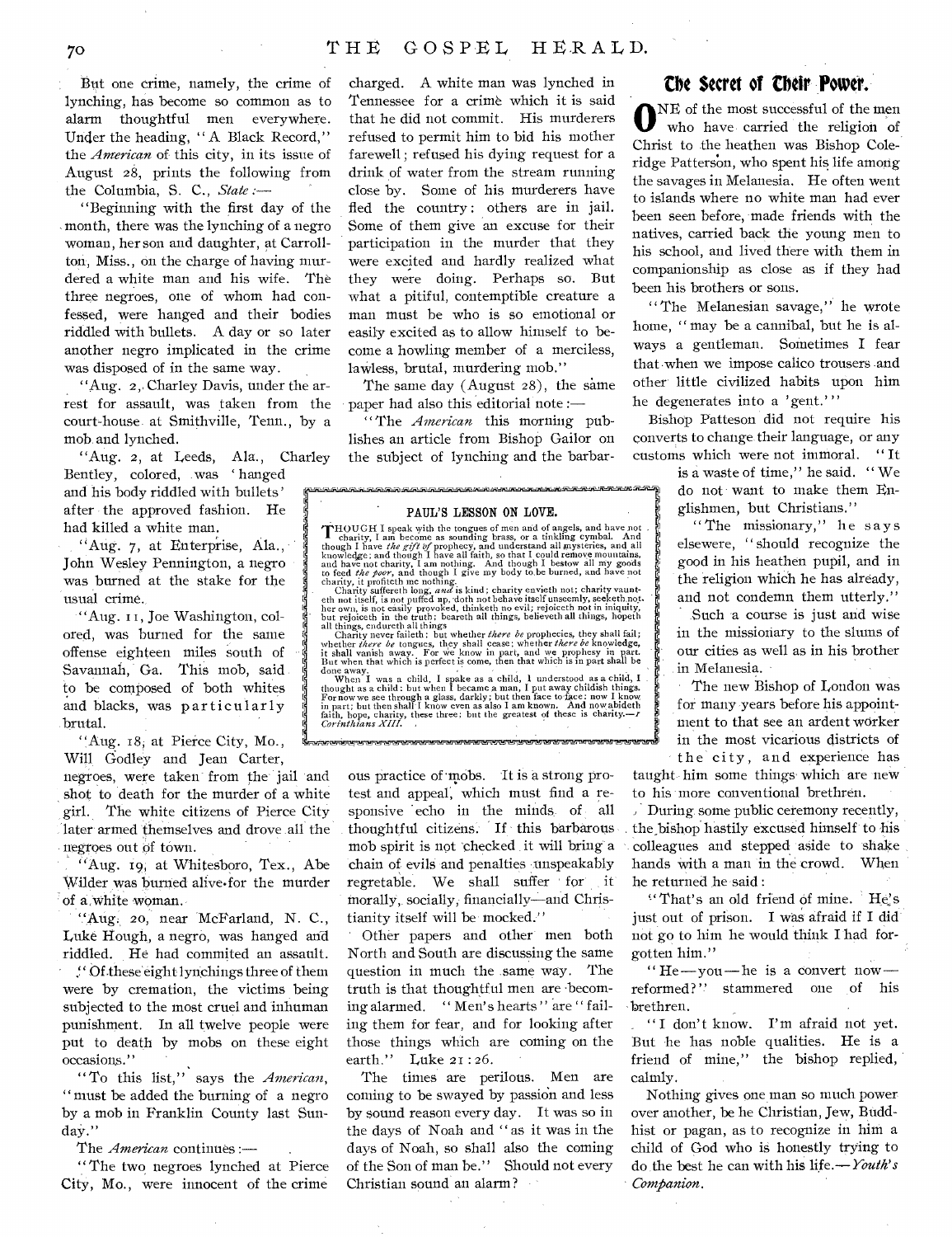# **Wishing But not Willing.**

IACK LANE'S cousin Bert was spending Sabbath with him. In the afternoon they went to Sabbath-school. The lesson was about missions, and the teacher told them a great many interesting things about the heathen, and about the brave men and women who have gone to preach to them the beautiful gospel of Jesus Christ.

After the boys got home they were still talking about it.

"I wish I had a million dollars," said

Jack, enthusiastically. " Wouldn't it be fine to give a lot of money for the heathen?"

" Fine," agreed Bert, with emphasis.

" I'd build a church in India," said Jack, " and one somewhere in Africa, and in Japan, I guess, and, Oh, in lots of heathen places'. Then those poor people could go to church and stop having idols and not knowing anything. Wouldn't it be fun?"

" You'd have to send preachers for your churches," said Bert.

" Yes, and Bibles and hymn books and — a n d Christmas entertainments. But you can buy a heap of things with a million dollars."

" Do you think," asked Bert admiringly, " that you'd give it all away?"

" Well," said Jack, " I guess there'd be plenty left ; a million is so much, you know."

"But there are so many heathen," insisted Bert-"just crowds and crowds of them."

" I guess maybe I'd give it all to them, then," said Jack, what his teacher had taught him coming back strongly to his mind. " Mother and Father take care of me alright, any way. And it's nice to help people and make churches."

"Jack," said Mrs. Lane, coming out on the porch where they were sitting, "I wish you would take these peaches around to Maggie Lake. She is sick, poor little girl, and she has very few pleasant things, I'm afraid."

Jack's face was puckered with frowns. " Oh, Mother," he said, "It's so hot, and I'm so tired! Can't somebody else take them?"

"I will," said his sister Emily. "And I'll give her a picture paper, too, so she can see what nice things she could have if she'd go to Sabbath-school when she got well."

So Jack was excused from that errand. But soon his father came out on the porch.

"Jack," he said, "I want you to go over to old Mother Comfort's and tell

![](_page_6_Picture_19.jpeg)

her that we will stop for her on the way to church to-night. Her niece is away, and the old lady needs somebody to help her along."

" Oh, dear," grumbled Jack, when he and Bert had started, " I don't see why at our house we have to be always doing things for other people. Why can't they take care of themselves?"

It was queer, wasn't it, that when Jack wished for a million dollars so that he might " help people and make

churches he was not willing to walk around the corner to help his own neigh- hors and his own church *?—Selected.* 

# **the Kitten and the Beetle.**

tri

ANY "insect having four wings, the NY " insect having four wings, the ering<sup>"</sup> the others when they are folded up," is called a beetle.

One of the most common beetles is sometimes called "the June bug." This beetle is brown in color, is about half an inch in length and is easily attracted by

any light.

The beetle in the pic-Lure is a rather dangerous looking insect, though it is probably quite harmless.

Some beetles have highly polished coats of mail, as their hard, horny covering might be called.

We can easily imagine that the beetle in the picture was out for an early morning sip of dew when discovered by what must have appeared to an insect scarcely an inch and a half long as a most ferocious beast.

But the kitten does not look at all fierce. It is only interested. But look out, miss kitten, or those polished, steel blue pincers may close on your paw or possibly catch you by your black nose.

لګ

PASSING along a busy street the other day, I saw a boy carrying a basket full to the brim, which seemed to tax his strenght to his utmost capacity. Indeed, at times it looked by his

jerks and extra efforts, as if its weight would bear him down beneath it in spite of his plucky determination. I observed to him : —

" My boy, that basket is rather heavy for you to carry, is it not?"

" Yes sir," he replied. Then an even more determined expression came into his bright,young face, as he added: "But I'd rather carry ,it than that my mother should have to do it." Was not this a good and wise little boy. *-Selected.*